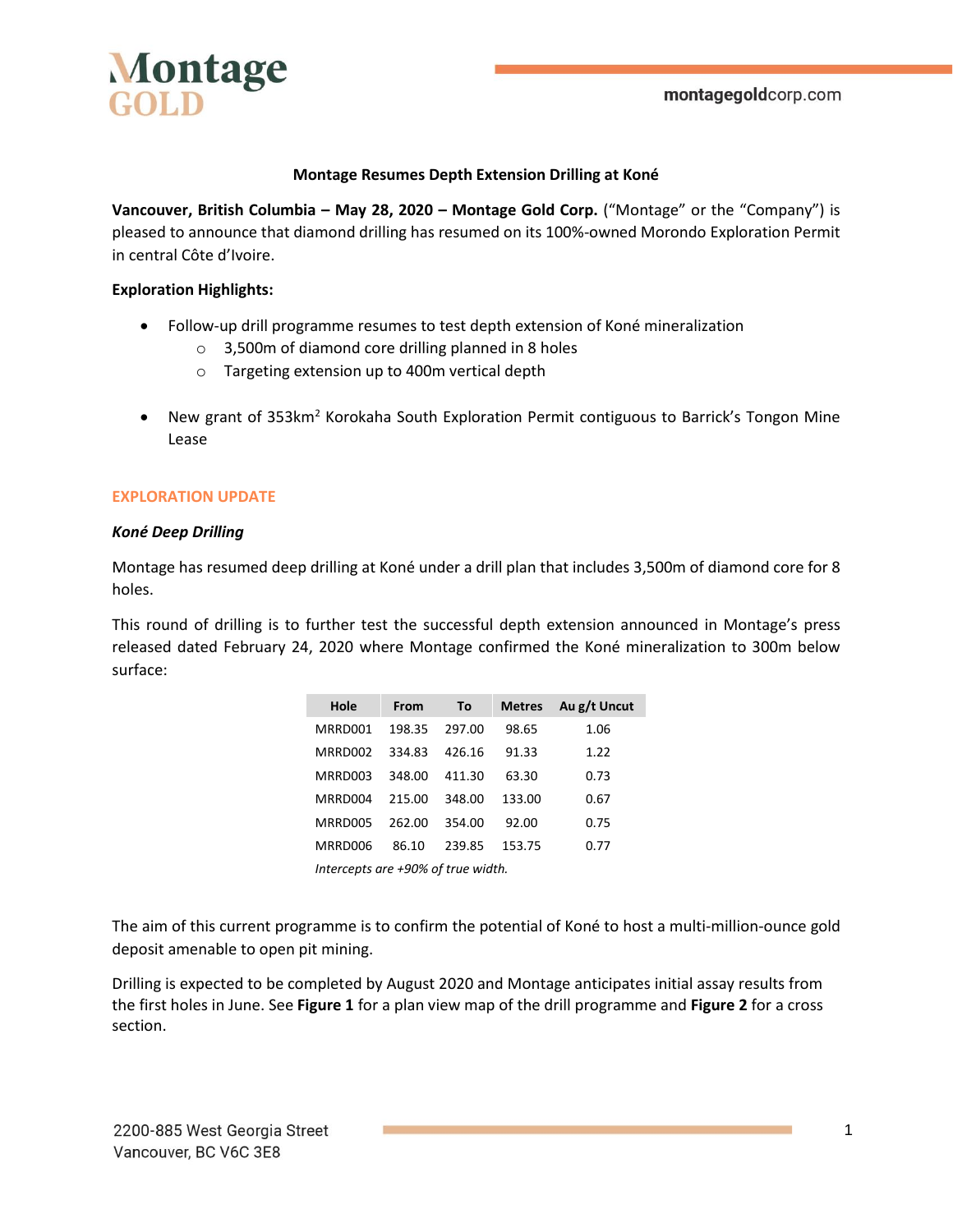#### *Korokaha South Exploration Permit*

Montage is also pleased to announce the receipt of a new exploration permit contiguous to Barrick's Tongon mine in northern Côte d'Ivoire. The Korokaha South Exploration Permit has an initial four-year term and sits immediately to the south of Montage's 300km<sup>2</sup> Korokaha North Exploration Permit. Currently, Korokaha North hosts an 8-km strike length gold-in-soil anomaly within 15km of the Tongon mill. Montage is in the planning stages for an initial work programme at Korokaha South and will update shareholders once the programme is determined. Please see **Figure 3** for a plan map of Montage's permits and application in this area.

#### **Covid-19 Precautions**

As previously reported, drilling was suspended by Montage in March 2020 due to restrictions associated with COVID-19. However, to date, there have been no confirmed or presumptive cases of COVID-19 in the region where Montage operates. Montage is taking several precautions to protect its employees and contractors, including the use of masks, gloves, and other PPE, augmented sanitation protocols and social distancing. Staffing is conducted on a rotation-basis, subject to a 14-day quarantine prior to being permitted to enter site.

#### **Corporate Update**

Montage has \$7.2 million in cash as at April 30, 2020 and continues to be well-funded to continue exploration at Koné and other properties within its portfolio.

The Company is preparing for a going-public transaction; however, no final decision has been made in this regard. Montage's management is monitoring market conditions to determine the best strategy to enhance shareholder value.

#### **About Montage Gold Corp**

**Montage Gold** is a private Canadian resource company focused on exploration and development opportunities in Côte d'Ivoire The Company has an experienced board of directors and management team and a strong balance sheet.

*The technical contents of this release have been approved by Hugh Stuart, BSc, MSc, a Qualified Person pursuant to National Instrument 43-101. Mr. Stuart is the Chief Executive Office of the Company, a Chartered Geologist and a Fellow of the Geological Society of London. Samples used for the results described herein have been prepared and analyzed by fire assay using a 50-gram charge at the Bureau Veritas facility in Abidjan, Côte d'Ivoire. Field duplicate samples are taken and blanks and standards are added to every batch submitted.*

**For Further Information, Contact:** Elina Chow | Investor Relations Catch Advisory Group Inc. 416.845.8495 [info@montagegoldcorp.com](mailto:info@montagegoldcorp.com)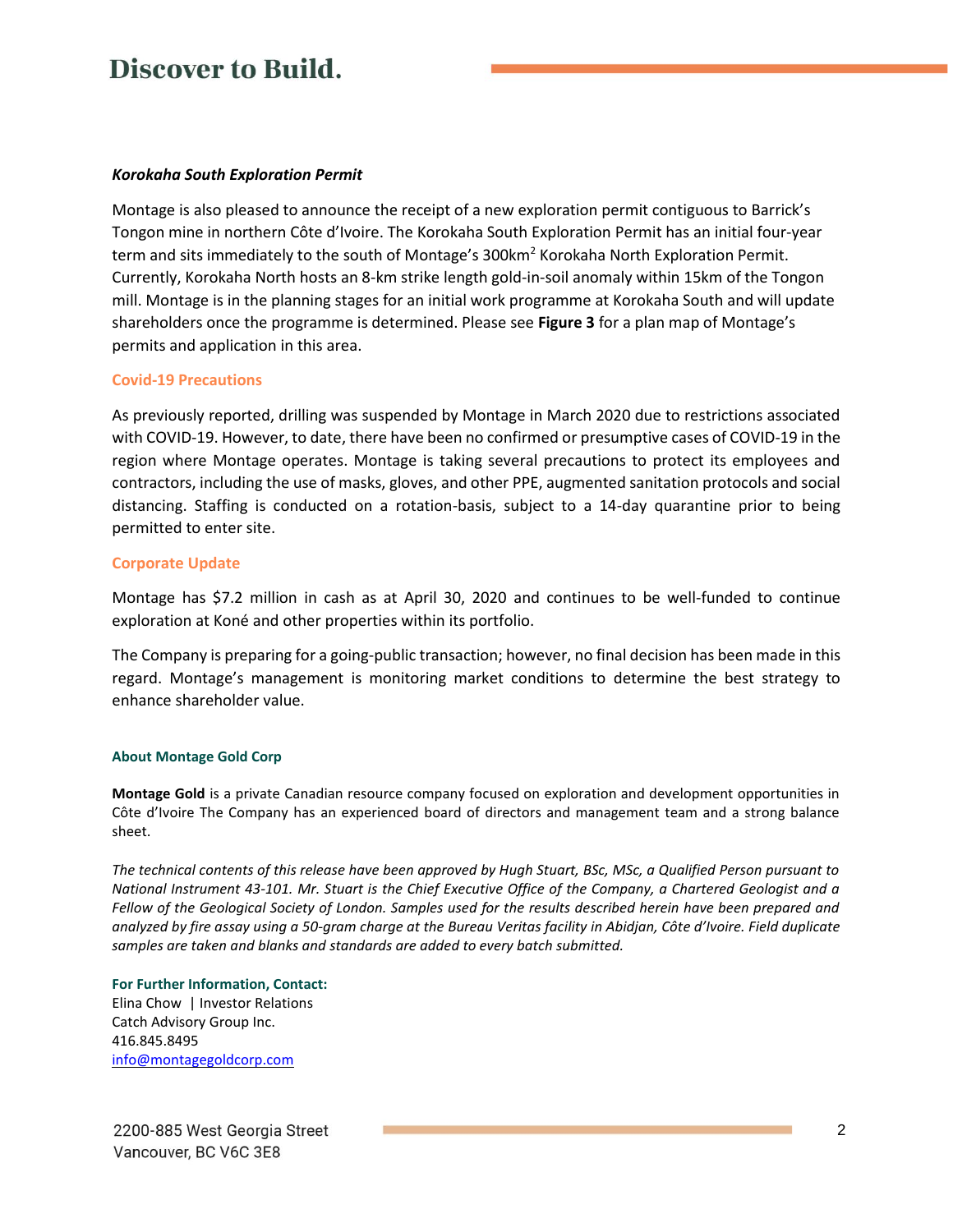**Figure 1:** Koné Drill Plan Map

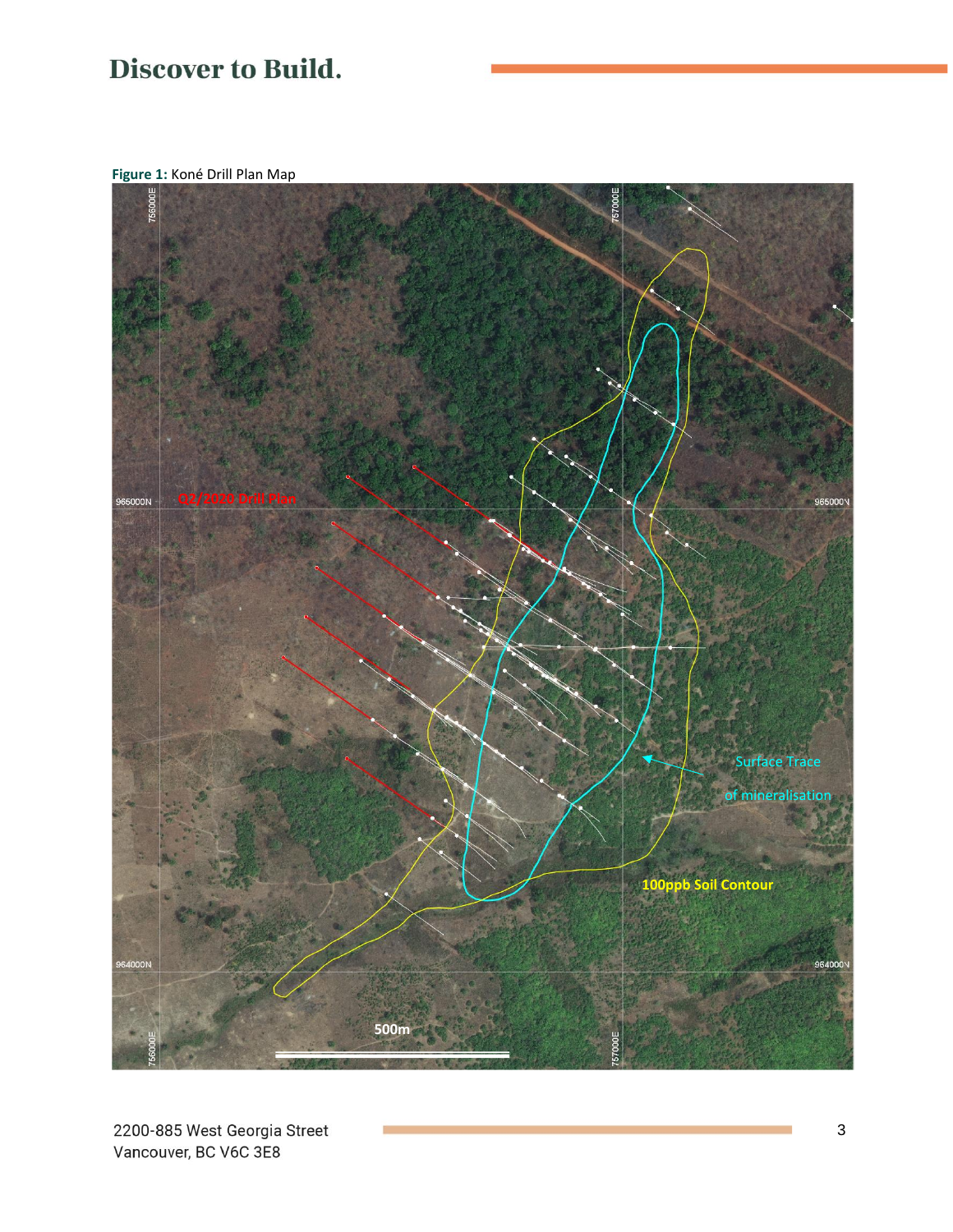**Figure 2:** Koné Cross Section